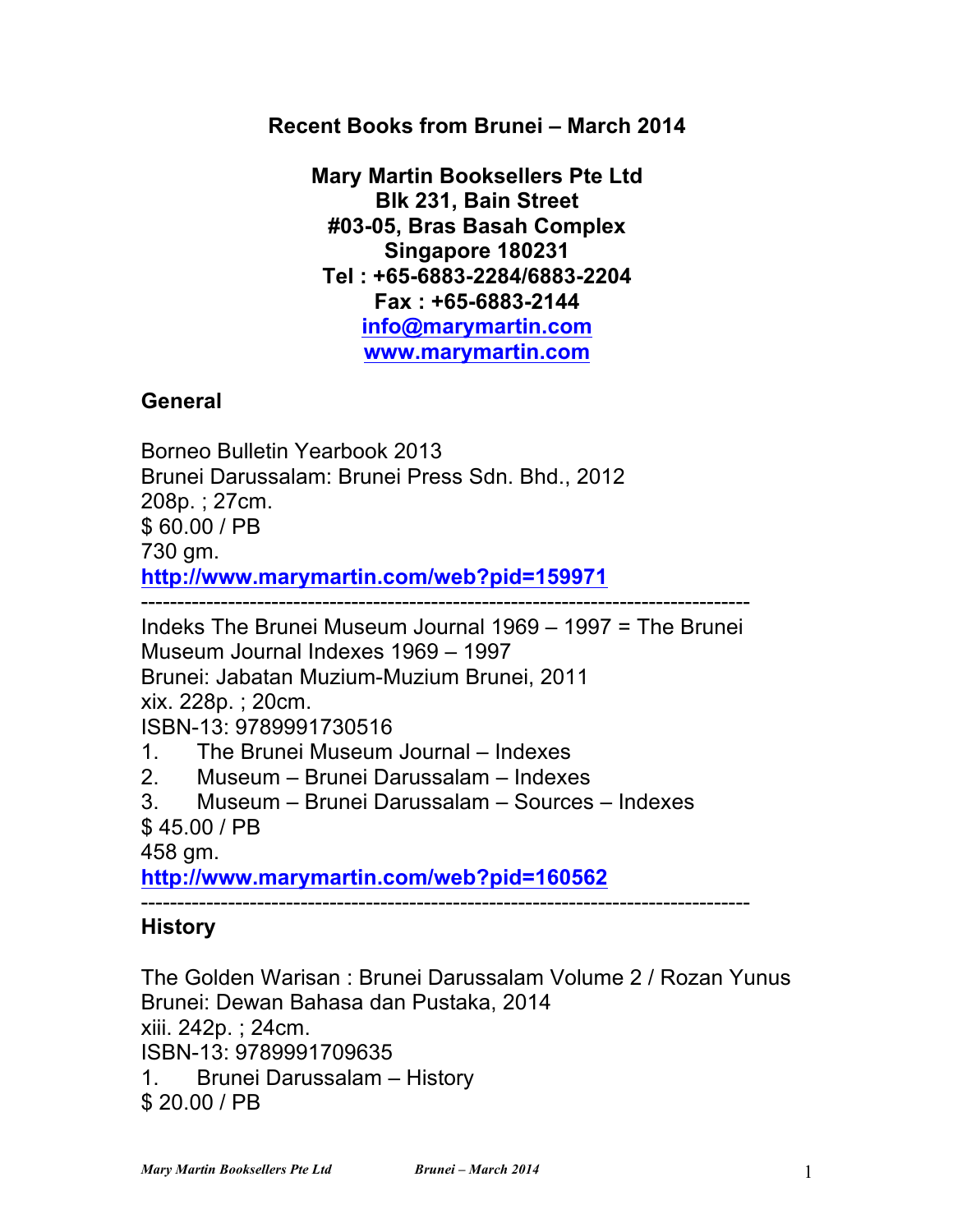496 gm. **http://www.marymartin.com/web?pid=160563**

------------------------------------------------------------------------------------ The Rakis Poems (Syair Rakis) / Translated by Masni Mohd. Ali Brunei: Brunei History Centre, 2013 110p. ; 22cm. ISBN-13: 9789991763026 \$ 18.00 / PB 180 gm. **http://www.marymartin.com/web?pid=160564** ------------------------------------------------------------------------------------

The History of the Sultans of Brunei Accession to the Throne / Translated by Mardiah Ramli Brunei: Brunei History Centre, 2013 64p. ; 25cm. ISBN-13: 9789991763002 \$ 15.00 / PB 216 gm. **http://www.marymartin.com/web?pid=160565**

------------------------------------------------------------------------------------

#### **Law**

Judgments of the Courts of Brunei Darussalam 2012 Volume 1 / Attorney General's Chambers and Registry of the Supreme Court Brunei Darussalam: Attorney General's Chambers, 2013 vi. 297p. ; 26cm. \$ 300.00 / HB 842 gm. **http://www.marymartin.com/web?pid=159970 ------------------------------------------------------------------------------------**

The Shari'ah Penal Code : An Introduction Brunei: State Mufti's Office, 2013 xxxv. 218p. ; 26cm. ISBN-13: 9789991760100 \$ 40.00 / PB 618 gm. **http://www.marymartin.com/web?pid=160567 ------------------------------------------------------------------------------------**